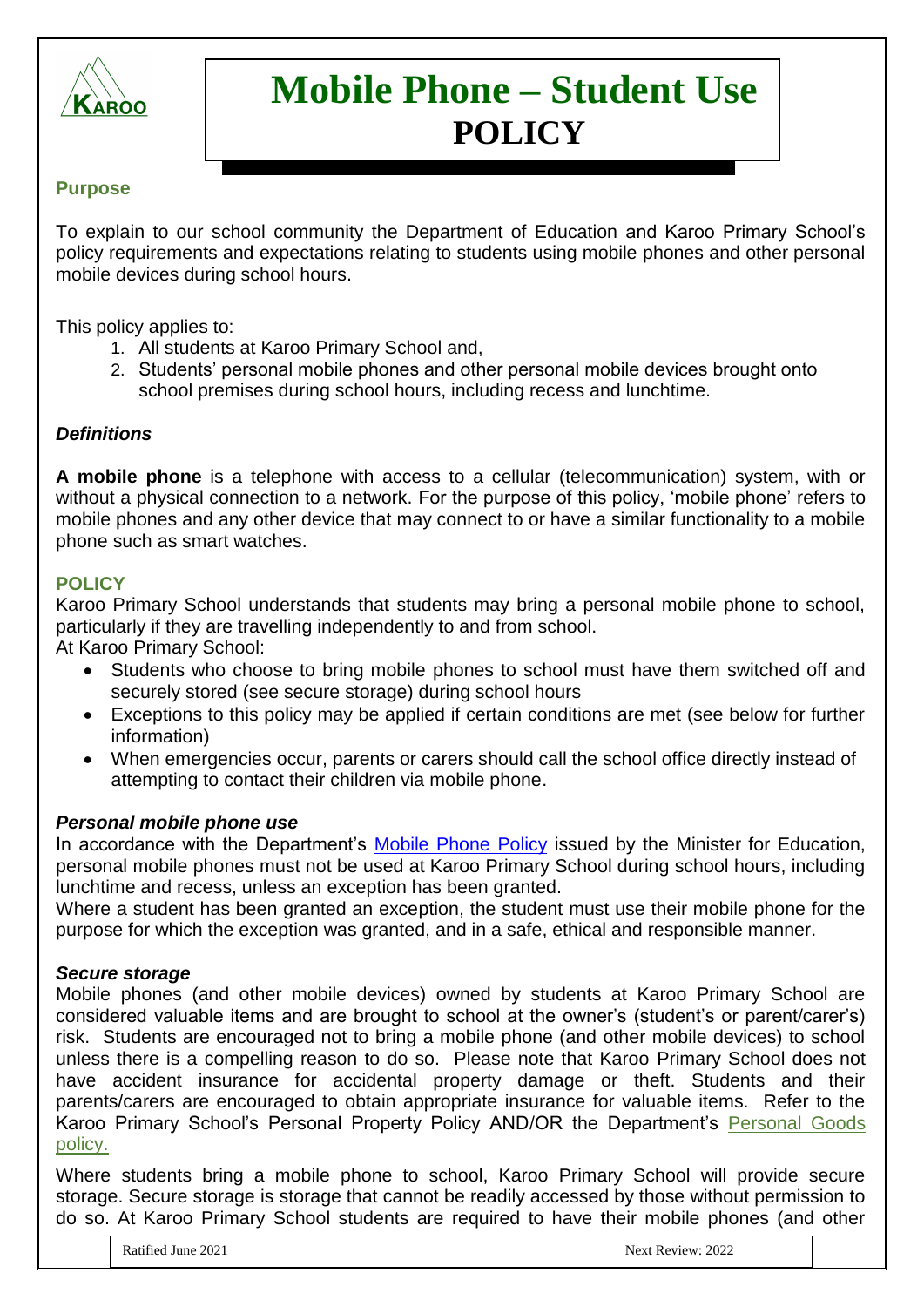mobile devices) handed to a teacher in the morning and will be locked in a designated secure cupboard. At 3.20 p.m. students will be handed their device from a staff member. Storage of devices will be organised in year levels (one secure locked cupboard for each of the following year levels 3-6). The year level leader will have the cupboard in their office and is responsible the collection in the morning and handing out at the end of the day. A written record will be completed daily.

## *Enforcement*

Students who use their personal mobile phones inappropriately at Karoo Primary School may be issued with consequences consistent with our school's existing student engagement policies in the Student Code of Conduct.

At Karoo Primary School inappropriate use of mobile phones is **any use during school hours**, unless an exception has been granted, and particularly use of a mobile phone:

- in any way that disrupts the learning of others
- to send inappropriate, harassing or threatening messages or phone calls
- to engage in inappropriate social media use including cyber bullying
- to capture video or images of people, including students, teachers and members of the school community without their permission
- to capture video or images in the school toilets, changing rooms, swimming pools and gyms
- during exams and assessments

# *Exceptions*

Exceptions to the policy:

- may be applied during school hours if certain conditions are met, specifically,
	- o health and wellbeing-related exceptions; and
	- o exceptions related to managing risk when students are offsite
- can be granted by the principal, or by the teacher for that class, in accordance with the Department's [Mobile Phone](https://www.education.vic.gov.au/school/principals/spag/safety/Pages/mobilephones.aspx) Policy.

The three categories of exceptions allowed under the Department's [Mobile Phone Policy](https://www.education.vic.gov.au/school/principals/spag/safety/Pages/mobilephones.aspx) are:

### *Learning-related exceptions*

| <b>Specific exception</b>                                                                                                          | <b>Documentation</b>                                          |
|------------------------------------------------------------------------------------------------------------------------------------|---------------------------------------------------------------|
| For specific learning activities (class-based<br>exception)                                                                        | Unit of work, learning sequence                               |
| For students for whom a reasonable adjustment to<br>a learning program is needed because of a<br>disability or learning difficulty | Individual Learning Plan, Individual<br><b>Education Plan</b> |

### *Health and wellbeing-related exceptions*

| <b>Specific exception</b>                                                                                                    | <b>Documentation</b>               |
|------------------------------------------------------------------------------------------------------------------------------|------------------------------------|
| Students with a health condition e.g. a student with<br>diabetes may use their mobile phone to monitor<br>their blood sugar. | <b>Student Health Support Plan</b> |
| Students who are Young Carers                                                                                                | A localised student record         |